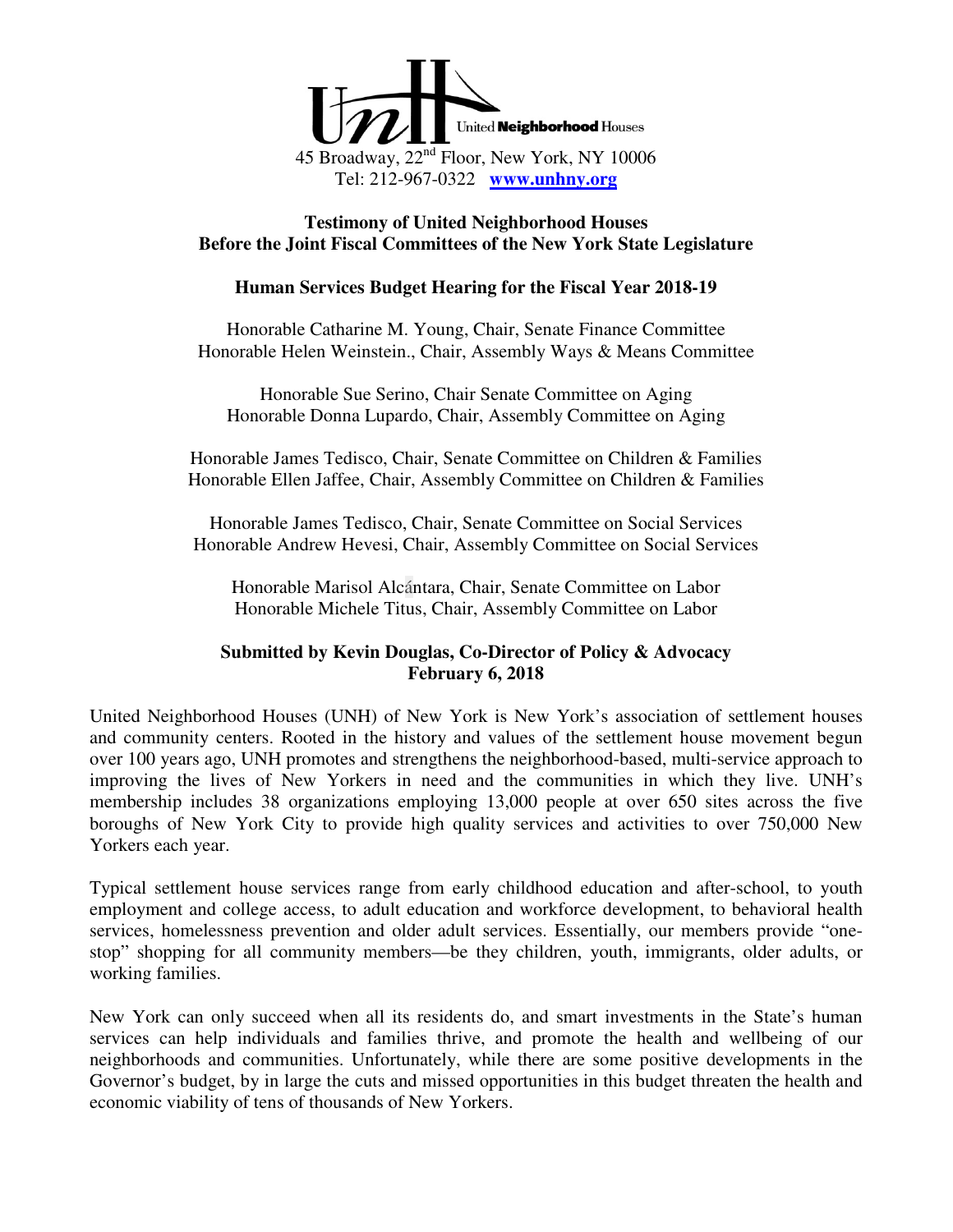Among the positive aspects of Governor Cuomo's budget are proposals to improve our election systems, expand tuition assistance for hard-working immigrant youth, crack down on sexual abuse and harassment, and expand the Empire State After School Program. However, these proposals are tempered by cuts in Adult Literacy Education, Advantage After-School, Naturally Occurring Retirement Communities, the Nonprofit Infrastructure Capital Improvement Program (NICIP), and inaction on a number of issues impacting the nonprofit providers of these services, including a failure to: account for the rising minimum wage in state contracts, provide cost of living adjustments, and update indirect rates.

UNH recommends that the Legislature work with the Governor to take the following actions in the FY 2018-19 budget:

# **Children & Youth Services**

- Invest an additional \$24m in the *Child Care Development Block Grant* (CCDBG) for a total of \$617m
- Support funding and eligibility expansion of the *Empire State After-School Program* at \$45m
- Restore \$2.5m and invest an additional \$2.5m in *Advantage After-School* for a total of \$22.3m
- Invest \$4m in the *Summer Youth Employment Program* (SYEP) for a total of \$44m

# **Older Adult Services**

• Restore \$2m and invest an additional \$1m in the *Naturally Occurring Retirement Communities* (NORC) program for a total of \$7.05m

# **Community Services**

- Restore \$2.45m and invest an additional \$2.55m in the *Settlement House Program* for a total of \$5m
- Restore \$1m and invest an additional \$8m in the *Adult Literacy Education* (ALE) program for a total of \$15.3m
- Invest \$10m in a new *Family Literacy* pilot program

# **Nonprofit Human Service Providers**

- Restore \$20m and invest an additional \$80m in the *Nonprofit Infrastructure Capital Investment Program* (NICIP) for a total of \$100m
- Invest \$23m in nonprofit human services contracts to cover the mandated increase for the *State minimum wage*
- Modify all nonprofit human service contracts to include a 15% *indirect rate*

Additional information about each of these recommendations follows.

# Children and Youth Services

# **Child Care Development Block Grant**

Early childhood education is an essential resource for families that not only makes it possible for parents to work and strengthen their families' financial future, but also provides a building block for their children's success in school and the workplace. Demand for child care is incredibly high; throughout the State, most counties provide child care subsidies to less than  $1/5<sup>th</sup>$  of eligible families. While the Governor's Executive Budget proposes restoring the \$7m cut from child care subsidies last year, it does not begin to expand access to more families.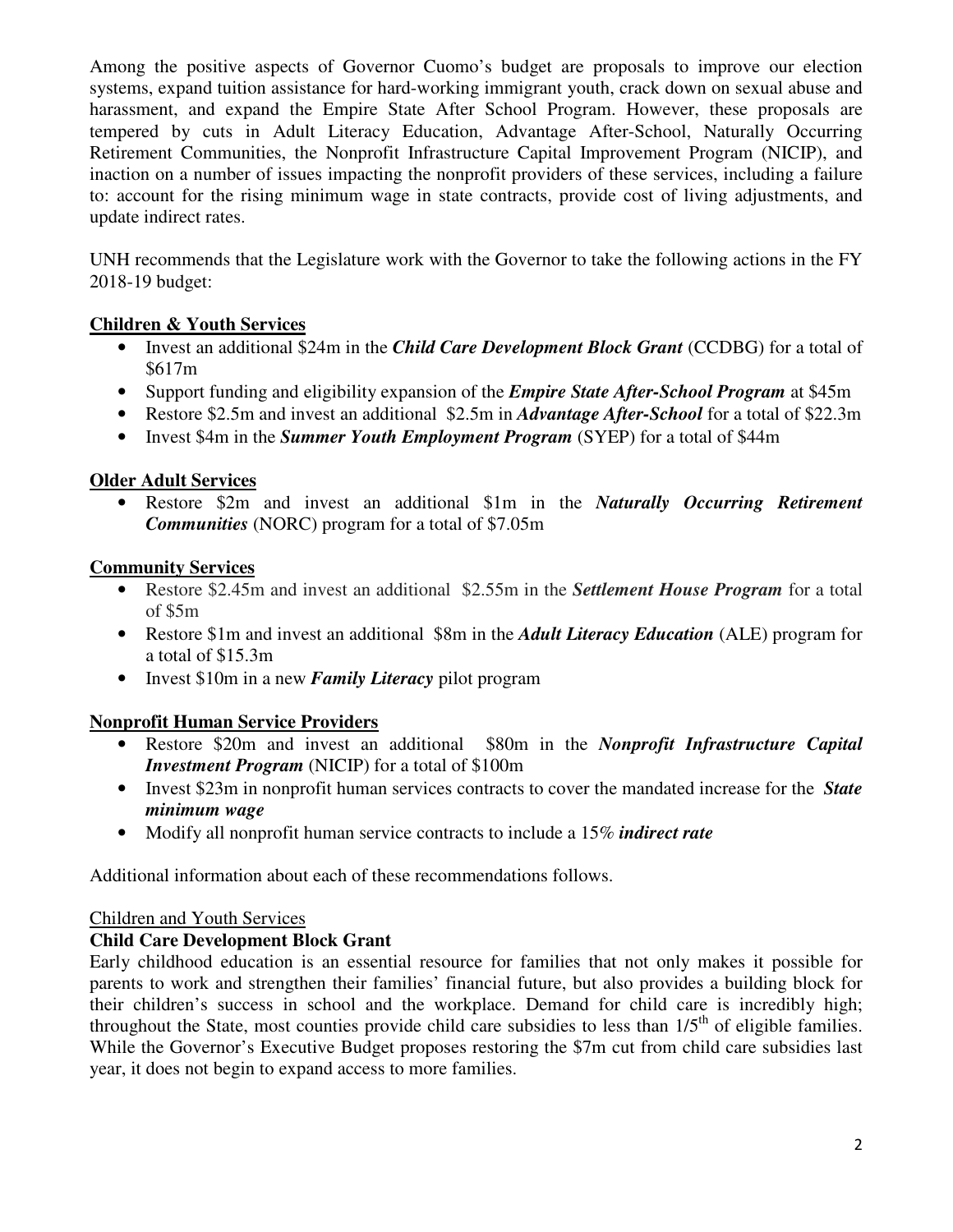In order to start immediately addressing the child care crisis in New York, UNH recommends a new \$24m investment, which would restore the state's funding level to FY2017 level, adjusted for inflation. In addition, the State should take a number of steps to expand access to child care including:

- Reinstate the 75th percentile formula to establish reimbursement rates expected to change in October 2018 to ensure that all children have equal access to high-quality care;
- Allocate funds to assist child care centers and group family day care providers that receive child care subsidies to cover increased wage costs as the new minimum wage standard is implemented across the state;
- Direct a portion of the State's economic development funding dollars to child care subsidies in recognition of the connection between the workforce's needs and economic development success;
- Increase funding for the Child Care Facilitated Enrollment Projects in order to expand access to subsidies available to working families at higher income eligibility levels;
- Expand and adjust the Child and Dependent Care Tax Credit to be allocated on a monthly or quarterly basis in order to help low-income families who live paycheck to paycheck.

#### **Empire State After-School Program**

The Empire State After-School program launched last year provides after-school programs to 35,000 children and youth in localities with high poverty levels. However, the initial RFP did not allow settlement houses and other community-based organizations to apply for the funding. This year, in addition to a \$10m expansion, Governor Cuomo proposes allowing community-based organizations to apply directly for this funding. UNH strongly supports this reform. Community based organizations have strong ties to their neighborhoods and have implemented innovative models for quality afterschool programs for years. Their multi-service approach and long-standing expertise position them as well-suited to offer programming through the Empire State After-School Programs.

#### **Advantage After-School**

With over one million youth across the State eligible for, but not able to participate in afterschool, Advantage After-School is an important resource. Currently, Advantage offers approximately 15,000 elementary, middle school and high school students across the State with youth development programming in the three hours after the school day ends. Programs are operated in public school buildings by community-based organizations including many settlement houses.

Perplexingly, although the Governor proposes an expansion to the Empire State After-School program, he also proposes a cut of \$2.5m to Advantage After-School. This cut will result in the loss of afterschool programming for 3,600 children across the State. It is important to note that the Governor's Empire State After-School program does not cover all districts across the state—in fact, there are currently over 100 Advantage After-School programs operating in counties not covered by the Empire State program and at risk of closure if this cut is made. UNH recommends restoring the \$2.5m Advantage After-School cut and investing an additional \$2.5m to expand access throughout the State.

#### **Summer Youth Employment Project (SYEP)**

SYEP offers youth aged 14 to 20 around the state with subsidized summer jobs leading to critical softskills development and exposure to the workforce. Program demand is high, with more 6,000 youth across the state, outside of New York City, applying but unable able to take part in the program in the summer of 2015 due to insufficient funding. In NYC, during the summer of 2017, 70,000 youth—less than half of those who applied—were able to take part, while the other 77,000 youth were turned away. This program is extremely popular with youth, their families and the worksites they are placed at, and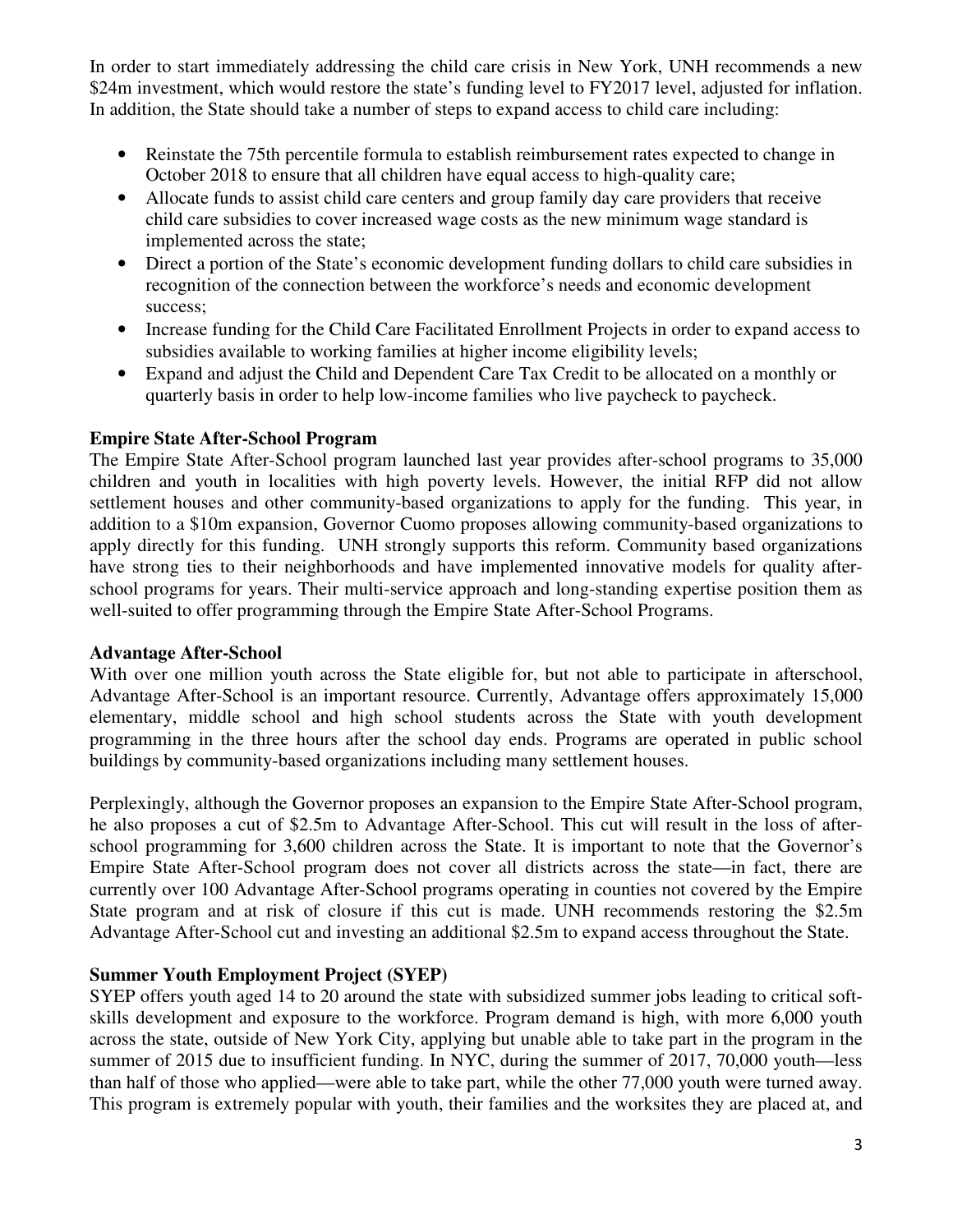research on SYEP in New York City has also shown that youth who participate in the program have decreased probabilities of mortality and incarceration, and higher rates of school attendance and passage of the NYS Regents examinations.

Despite the benefits of SYEP, the Executive Budget only proposes an increase from \$36m to \$40m, which just keeps pace with the cost of the increased State minimum wage. UNH recommends an additional 4m enhancement to create 3,000 additional summer youth employment opportunities across the State in 2018.

# Older Adult Services

#### **Naturally Occurring Retirement Communities (NORC)**

NORCs are housing developments or neighborhoods that were not originally designed for older adults but have naturally become home to a significant density of older adults over time. NORCs coordinate support from housing, social service, and health care providers to promote the health and stability of older adults concentrated in apartment buildings and housing complexes, as well as in slightly lowerdensity neighborhoods and rural areas (Neighborhood NORCS).

In 2016, the State updated the legislation governing the NORC program to allow for the expansion of services. In addition, the FY 2016-2017 budget also augmented the NORC-Supportive Service Program (NORC-SSP) to allow NORCs to request and receive up to \$200,000 for programming— a \$50,000 increase from the previous limit. In response to these developments, the New York State Office for the Aging (NYSOFA) issued a Request for Applications (RFA) in December 2016, and announced awards in August 2017. Under this procurement, nine existing NORC programs were not awarded renewed contracts, potentially leaving the seniors in those housing developments and neighborhoods without supportive services. After significant concerns were voiced by legislators and community members alike, NYSOFA withdrew the RFA in October 2017, essentially freezing the NORC program and provider system in place until a new RFA is issued. This decision adversely impacted three organizations which will not receive funding to operate new NORC services in their communities, despite submitting successful applications to the State.

UNH recommends that in addition to restoring the \$2 million cut to the NORC program proposed by the Governor, an additional \$1 million should be invested to honor the legislature's intent of increasing award sizes for current providers, as well as creating capacity for at least 15 new NORC programs to open throughout the state.

#### Community Services

#### **Settlement House Program**

The Settlement House Program provides flexible funding for innovative community-based child, youth, immigrant and older adult services in settlement houses across the state, including in Albany, Syracuse, Rochester, Buffalo, Westchester, Utica, and New York City. Sample activities and services funded by this program include:

- Job training and placement programs for the unemployed.
- A paratransit driver for adult day program serving seniors with dementia and Alzheimer's disease.
- Treatment and counseling services for sexually abused children under the age of five.
- Culturally competent anti-domestic violence services and counseling for immigrant communities.
- Intake and referral services for youth requiring medical services, HIV information, mental health counseling, and drug prevention education.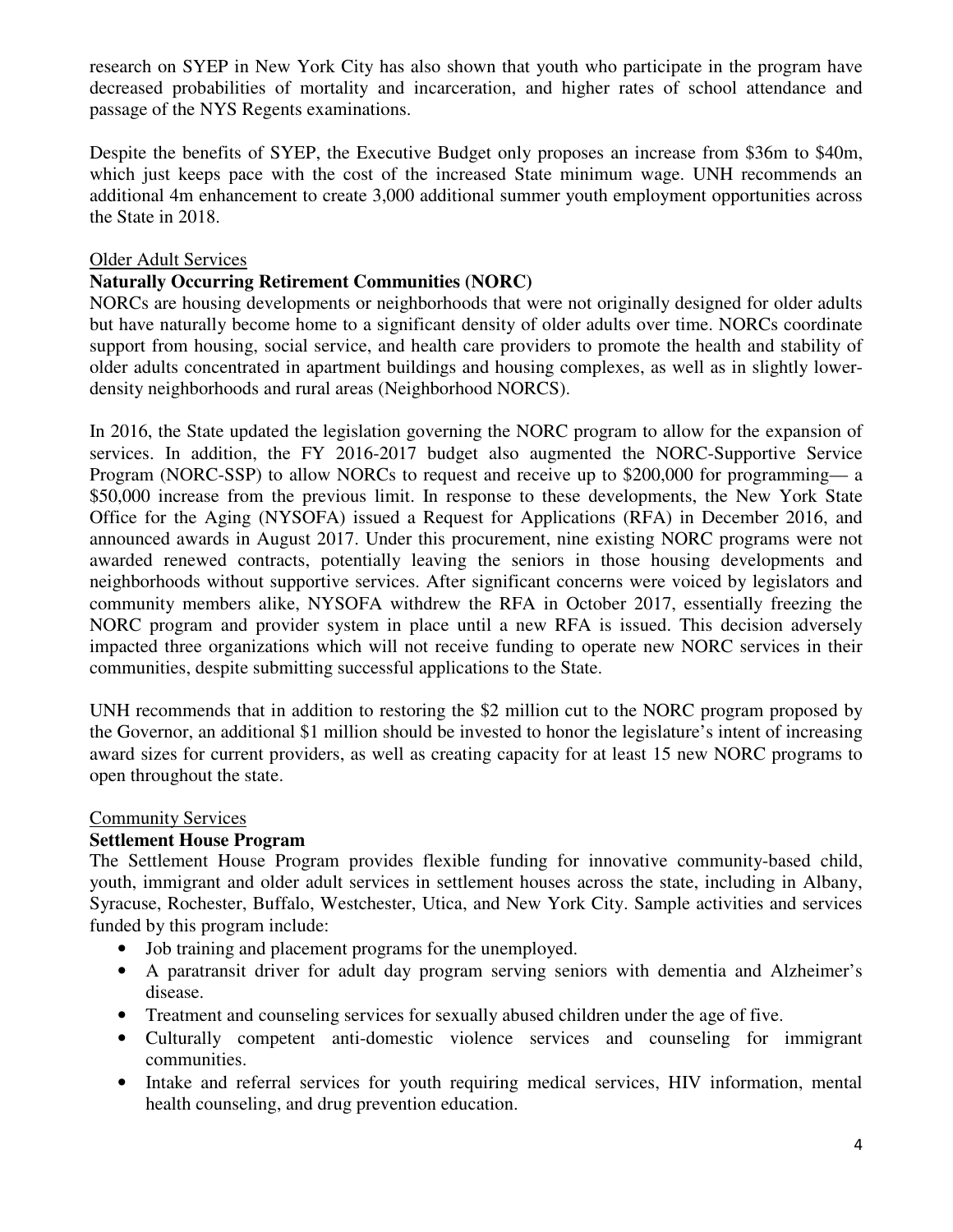The Settlement House Program remains one of the few sources of flexible funding for communitybased organizations serving the needs of their communities and yet funding has fallen over the years. When the RFA for the Settlement House Program was first released in 2009, contract awards ranged from \$75k to \$160k based on organizational budget size, but as a result of reductions in funding, the most recent round of contracts ranged from just \$20k to \$45k.

UNH recommends that in addition to restoring the \$2.45 million cut to the Settlement House Program proposed by the Governor, an additional \$2.55 million should be invested in order to enable Settlement Houses respond to the evolving needs of their communities.

#### **Adult Literacy Education**

The Adult Literacy Education (ALE) program is the only source of State funding specifically available to community-based organizations, libraries, and the public university system. ALE is used to provide English and High School Equivalency preparation classes, as well as case management, referral, and other support services. New York is home to 3.5 million adults who lack English language proficiency, a high school diploma, or both. In NYC alone, the figure is 2.2 million and according to a 2016 survey of providers, typically 50,000 individuals are on waiting lists to access adult literacy classes at any given time.

State investment in adult literacy can help New Yorkers better compete in the job market, support their children in school, experience better health outcomes, and more fully engage in the civic and social lives of their communities. According to research done by the Community Service Society, for every NYC resident who earns a high school diploma or its equivalent, there is a net economic benefit to the City of ~\$324,000 over their lifetime due to their increased earnings and tax contributions and reduced utilization of public benefits. Yet despite these benefits, and recent changes in federal policy that will make it significantly harder for NYS to utilize federal Workforce Innovation and Opportunity Act (WIOA) dollars to educate individuals with beginning skills levels and/or who lack a documented status, the Governor's Executive Budget proposes a \$1m reduction in ALE funding.

In order to strengthen community integration and the competitiveness of the State's workforce, UNH recommends, the State restore the \$1m proposed cut and invest an additional \$8m to offset the anticipated consequences of WIOA changes.

*Note: While ALE is not a part of the human services budget, English language and high school equivalency classes are an essential part of the human services continuum of services that prepare people for community integration and economic success.* 

# **Family Literacy**

Educational deficits jeopardize family economic security and educational success for too many New York families. Only 38% of NYC 3rd to 8th graders are considered proficient in English Language Arts, and just 36% are proficient in Math. Many of these children will eventually leave high school prematurely, without the full range of skills necessary to succeed in post-secondary education or the job market. In addition, NYS is home to 3.5 million adult residents who lack English proficiency and/or a high school diploma. As a result, these New Yorkers earn significantly less than their peers, putting economic success for them and their families out of reach.

Family Literacy programs are designed to involve a whole family in their collective educational and economic success. By engaging both children and their parents (or other adult family caregivers) in a collaborative and mutually reinforcing learning process, families are better equipped to gain the skills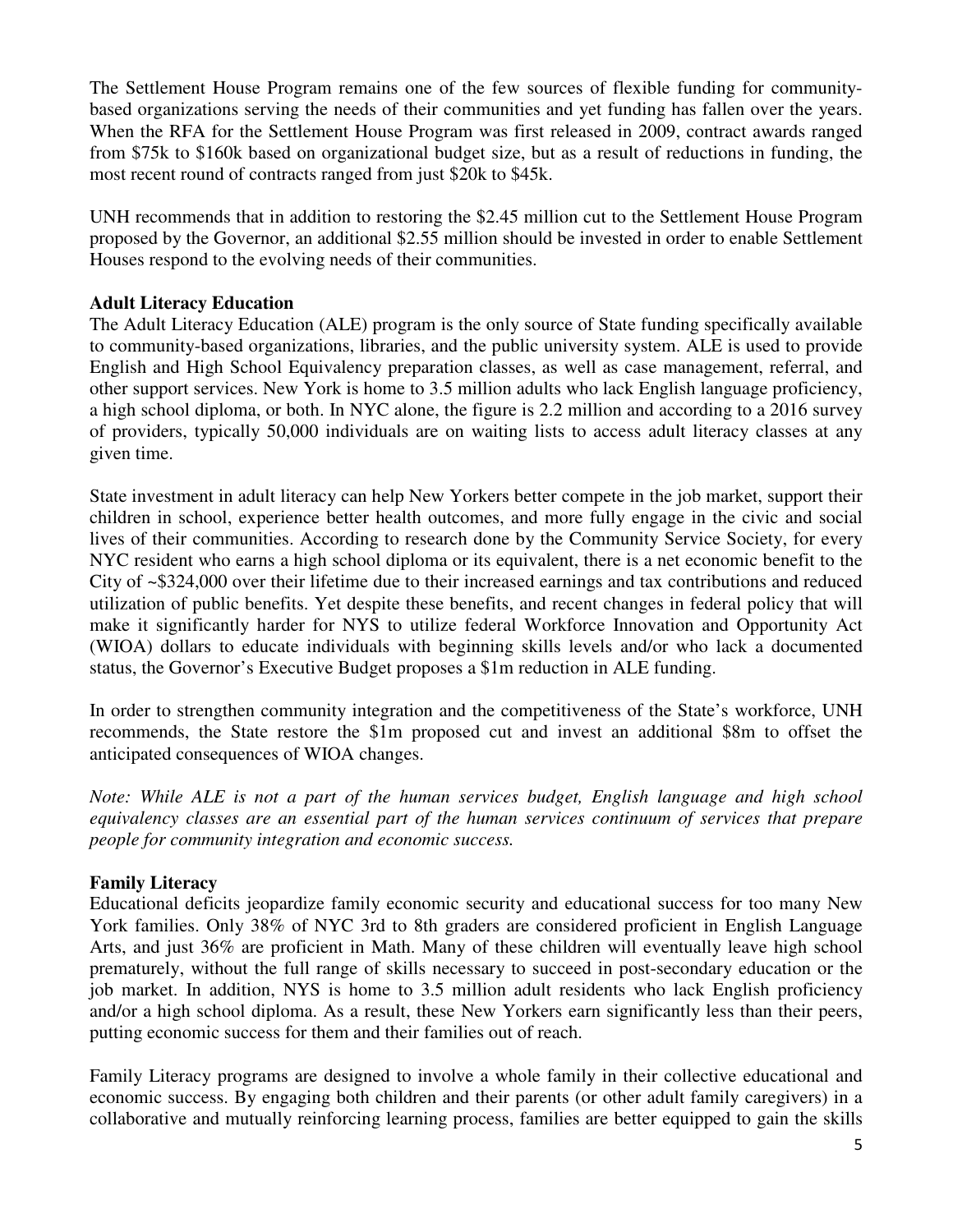they need to succeed. Although Family Literacy models vary, typical aspects of Family Literacy include: 1) Interactive literacy activities between parents and children; 2) Training for parents regarding how to be the primary teacher for their children and full partners in the education of their children; 3) Parent literacy training that leads to economic self-sufficiency; 4) An age-appropriate education to prepare children for success in school and life.

An investment in family literacy programming will empower generations of family members to achieve educational goals, family stability, and economic security. UNH recommends that the State fund a \$10 million initiative in FY2019 which will allow for approximately 32 community-based organizations to expand or launch family literacy programs for roughly 900 families throughout the State, as well capacity-building grants for an additional 16 organizations.

*Note: Family Literacy could conceivably be supported through either OCFS or NYSED divisions, or some combination thereof.* 

# Nonprofit Human Service Providers

New York State's nonprofit human services sector is a critical partner in delivering services to New Yorkers on behalf of the State in a more effective and cost-efficient manner than the State itself could deliver. From early childhood education, to homelessness prevention, to case management for older adults, the provision of these services keeps New Yorkers healthy, thriving, and engaged in the civic and economic life of their communities.

Unfortunately, the ability of nonprofits to consistently deliver the highest quality services in a costeffective manner is continually compromised by a business environment that threatens their financial viability and stifles innovation. For many nonprofits, the business environment consists almost entirely of contracts with local, state, and federal governments—the terms and execution of which pose challenges to their organizational health. From under-funded services, to late payments for services rendered, to conflicting regulations, to onerous paperwork and audits, government contracts force nonprofits to endure financial losses, sap organizational morale, and divert critical human capital toward addressing financial crises instead of developing innovative approaches to meeting their communities' needs. In FY2019 and beyond, there are three actions the State must take to support the sector:

- Renew the Nonprofit Infrastructure Capital Investment Program (NICIP) at \$100m and expand eligibility for nonprofit human service providers operating in publicly owned facilities
- $\checkmark$  Bring State human services contracts in line with federal guidance of at least a 10% indirect cost rate and implement a plan to move to 15%
- $\checkmark$  Modify State human services contracts to account for scheduled increases in the State minimum wage

# **Nonprofit Infrastructure Capital Investment Program (NICIP)**

UNH was proud to have partnered with the Human Services Council, UJA Federation of New York, the Governor's Office, and the NYS Legislature to create the Nonprofit Infrastructure Capital Investment Program (NICIP) in the FY2016 budget. This initial investment of \$50m was designed to allow nonprofit human services providers to make critical upgrades to program sites, ranging from roof and brickwork, to boiler replacement, to accessibility enhancements.

Unfortunately, the funding excluded providers located in government-owned sites from applying, such as those based in the New York City Housing Authority. While in FY2017 NICIP was modified to